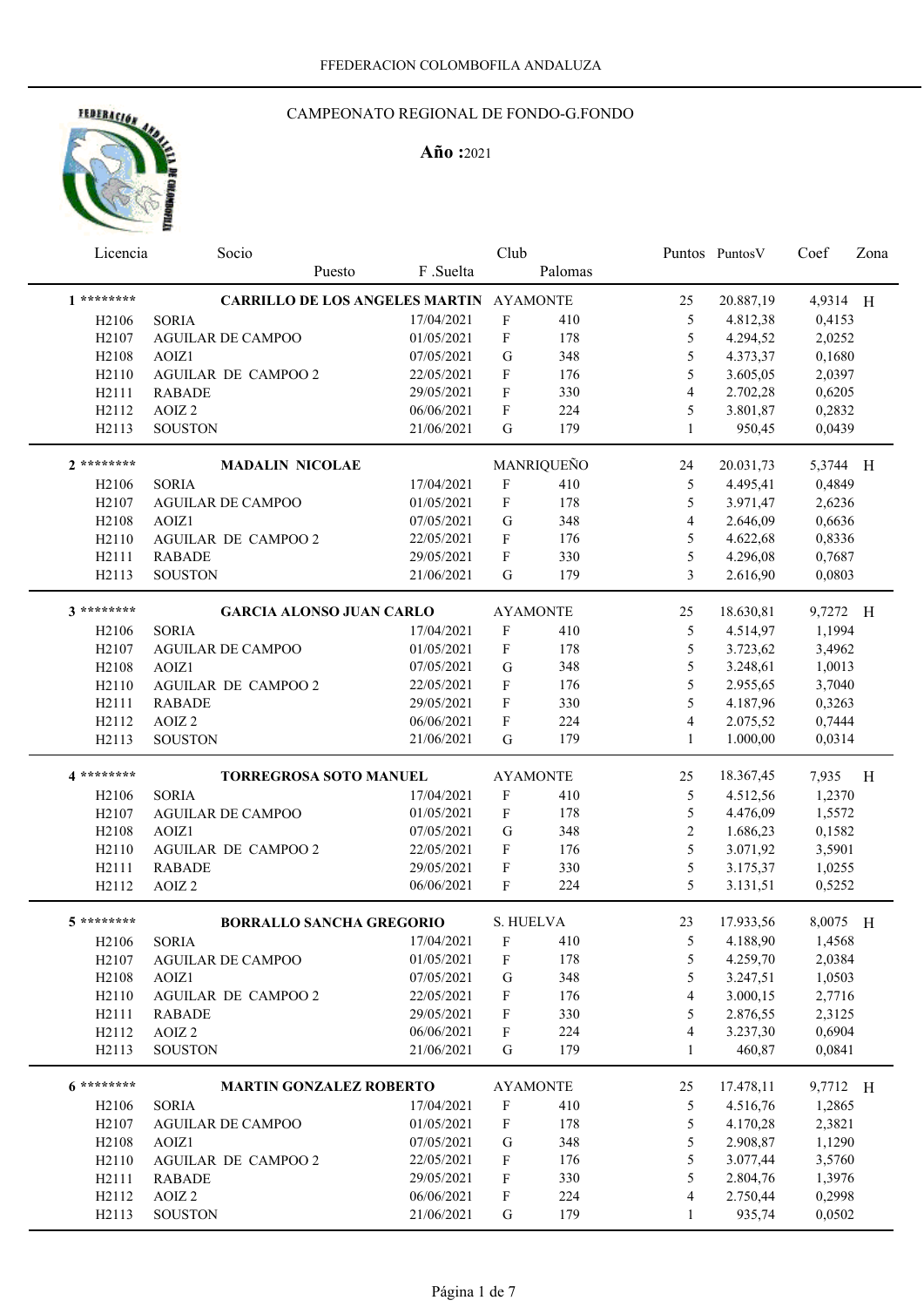

# CAMPEONATO REGIONAL DE FONDO-G.FONDO

| Licencia                       | Socio                          |            | Club                      |                   |                | Puntos Puntos V | Coef      | Zona |
|--------------------------------|--------------------------------|------------|---------------------------|-------------------|----------------|-----------------|-----------|------|
|                                | Puesto                         | F .Suelta  |                           | Palomas           |                |                 |           |      |
| $7********$                    | <b>MAGRO PEREZ MIGUEL</b>      |            |                           | <b>AYAMONTE</b>   | 25             | 17.391,01       | 9,9132 H  |      |
| H <sub>2106</sub>              | <b>SORIA</b>                   | 17/04/2021 | F                         | 410               | 5              | 4.656,23        | 0,7718    |      |
| H2107                          | <b>AGUILAR DE CAMPOO</b>       | 01/05/2021 | F                         | 178               | 5              | 3.797,02        | 3,5158    |      |
| H <sub>2108</sub>              | AOIZ1                          | 07/05/2021 | $\mathbf G$               | 348               | 5              | 2.867,06        | 1,2701    |      |
| H2110                          | <b>AGUILAR DE CAMPOO 2</b>     | 22/05/2021 | F                         | 176               | 5              | 3.337,49        | 2,8706    |      |
| H2111                          | <b>RABADE</b>                  | 29/05/2021 | ${\bf F}$                 | 330               | 5              | 2.733,21        | 1,4849    |      |
| 8 *********                    | <b>BENCHAGRA MANSOUR</b>       |            |                           | MANRIQUEÑO        | 24             | 17.125,30       | 11,3944 H |      |
| H <sub>2106</sub>              | <b>SORIA</b>                   | 17/04/2021 | $\rm F$                   | 410               | 5              | 4.391,83        | 0,9566    |      |
| H <sub>2107</sub>              | <b>AGUILAR DE CAMPOO</b>       | 01/05/2021 | $\mathbf F$               | 178               | $\mathfrak s$  | 3.748,35        | 3,2663    |      |
| H2108                          | AOIZ1                          | 07/05/2021 | ${\bf G}$                 | 348               | $\overline{4}$ | 2.251,38        | 1,1565    |      |
| H2110                          | <b>AGUILAR DE CAMPOO 2</b>     | 22/05/2021 | F                         | 176               | $\mathfrak s$  | 3.308,17        | 4,4464    |      |
| H2111                          | <b>RABADE</b>                  | 29/05/2021 | F                         | 330               | 5              | 3.425,57        | 1,5686    |      |
| $9*******$                     | <b>SANCHEZ GONZALEZ GERMAN</b> |            |                           | <b>AYAMONTE</b>   | 23             | 16.800,24       | 10,2225 H |      |
| H <sub>2106</sub>              | <b>SORIA</b>                   | 17/04/2021 | $\boldsymbol{\mathrm{F}}$ | 410               | 5              | 3.792,60        | 2,6703    |      |
| H <sub>2107</sub>              | <b>AGUILAR DE CAMPOO</b>       | 01/05/2021 | F                         | 178               | 5              | 4.039,47        | 2,8467    |      |
| H <sub>2108</sub>              | AOIZ1                          | 07/05/2021 | $\mathbf G$               | 348               | $\overline{4}$ | 2.808,93        | 0,5285    |      |
| H2110                          | AGUILAR DE CAMPOO 2            | 22/05/2021 | F                         | 176               | 5              | 3.209,57        | 3,6666    |      |
| H2111                          | <b>RABADE</b>                  | 29/05/2021 | F                         | 330               | $\overline{4}$ | 2.949,67        | 0,5104    |      |
| H2112                          | AOIZ <sub>2</sub>              | 06/06/2021 | F                         | 224               | 3              | 1.551,27        | 0,5308    |      |
| $10*******$                    | MELENO KOHL FLORENCIO          |            |                           | <b>ITALICENSE</b> | 22             | 16.387,84       | 8,4701 H  |      |
| H <sub>2106</sub>              | <b>SORIA</b>                   | 17/04/2021 | F                         | 410               | 5              | 4.386,79        | 0,6252    |      |
| H <sub>2107</sub>              | <b>AGUILAR DE CAMPOO</b>       | 01/05/2021 | F                         | 178               | 4              | 2.674,74        | 3,5959    |      |
| H <sub>2108</sub>              | AOIZ1                          | 07/05/2021 | G                         | 348               | 5              | 3.075,54        | 1,1728    |      |
| H2110                          | <b>AGUILAR DE CAMPOO 2</b>     | 22/05/2021 | F                         | 176               | 5              | 3.924,05        | 2,5403    |      |
| H2111                          | <b>RABADE</b>                  | 29/05/2021 | F                         | 330               | 3              | 2.076,51        | 0,9123    |      |
| H2112                          | AOIZ <sub>2</sub>              | 06/06/2021 | F                         | 224               | $\overline{3}$ | 2.326,72        | 0,5359    |      |
| 11 ********                    | <b>MARQUEZ GUERRERO NESTOR</b> |            |                           | <b>AYAMONTE</b>   | 23             | 16.282,24       | 9,6971 H  |      |
| H <sub>2106</sub>              | <b>SORIA</b>                   | 17/04/2021 | F                         | 410               | 5              | 4.373,81        | 1,5480    |      |
| H <sub>2107</sub>              | <b>AGUILAR DE CAMPOO</b>       | 01/05/2021 | F                         | 178               | 5              | 3.867,06        | 3,2066    |      |
| H <sub>2108</sub>              | AOIZ1                          | 07/05/2021 | $\mathbf G$               | 348               | $\overline{4}$ | 2.699,67        | 0,5826    |      |
| H <sub>2110</sub>              | <b>AGUILAR DE CAMPOO 2</b>     | 22/05/2021 | ${\bf F}$                 | 176               | 5              | 3.227,88        | 3,2090    |      |
| H2111                          | <b>RABADE</b>                  | 29/05/2021 | $\mathbf F$               | 330               | $\overline{4}$ | 2.113,82        | 1,1509    |      |
| H <sub>2</sub> 11 <sub>2</sub> | AOIZ <sub>2</sub>              | 06/06/2021 | F                         | 224               | 3              | 1.172,91        | 0,7486    |      |
| 12 ********                    | <b>FERNANDEZ LOPEZ NARCISO</b> |            |                           | <b>AYAMONTE</b>   | 22             | 16.144,40       | 8,5766 H  |      |
| H <sub>2106</sub>              | <b>SORIA</b>                   | 17/04/2021 | $\boldsymbol{\mathrm{F}}$ | 410               | 5              | 4.360,95        | 1,6898    |      |
| H2107                          | <b>AGUILAR DE CAMPOO</b>       | 01/05/2021 | F                         | 178               | $\mathfrak s$  | 3.608,72        | 3,8361    |      |
| H2108                          | AOIZ1                          | 07/05/2021 | G                         | 348               | 2              | 1.243,47        | 0,4301    |      |
| H2110                          | AGUILAR DE CAMPOO 2            | 22/05/2021 | F                         | 176               | 5              | 3.689,00        | 1,7926    |      |
| H2111                          | <b>RABADE</b>                  | 29/05/2021 | F                         | 330               | 5              | 3.242,26        | 0,8280    |      |
|                                |                                |            |                           |                   |                | 1.176,97        | 0,2895    |      |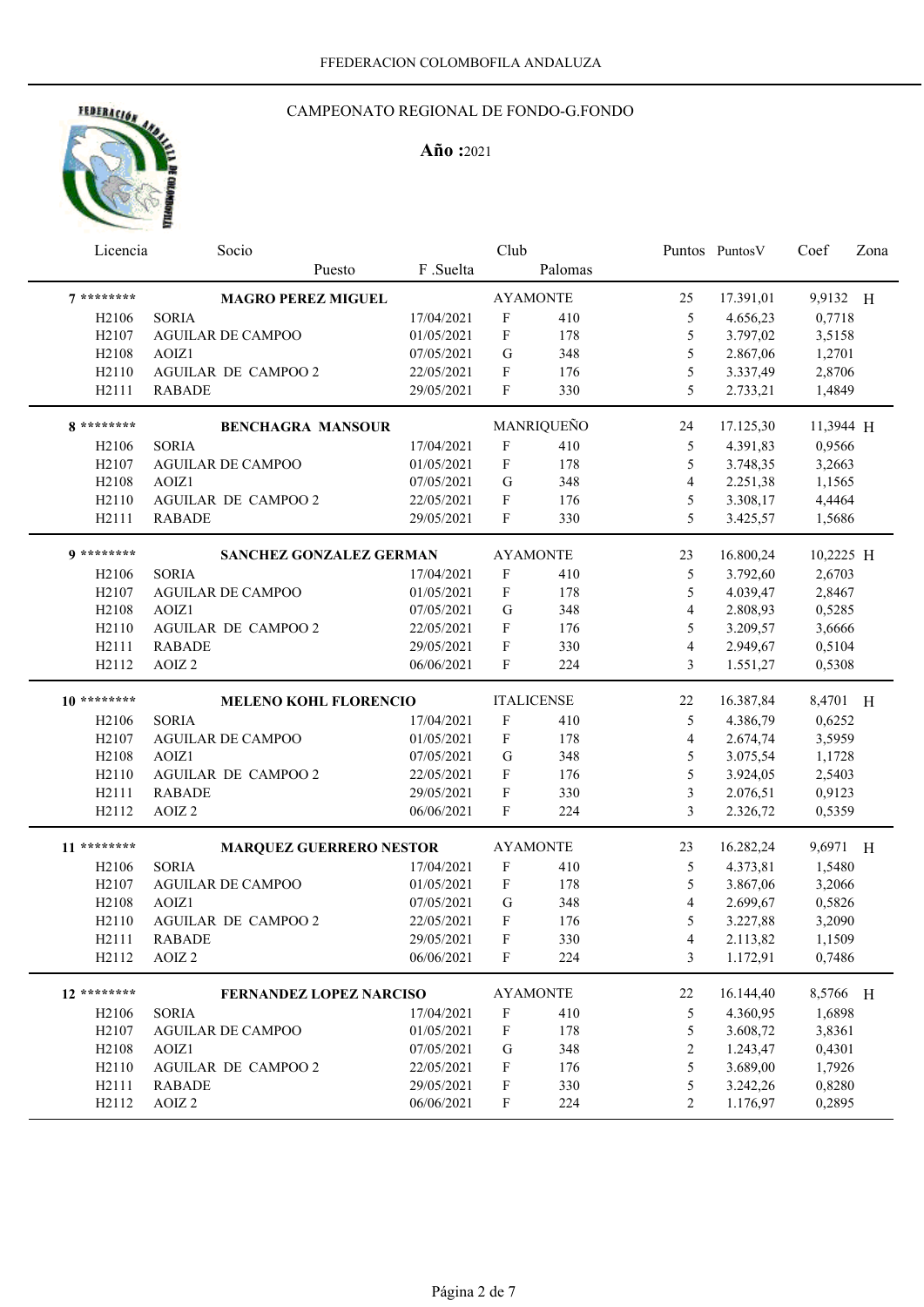# CAMPEONATO REGIONAL DE FONDO-G.FONDO

|  | <b>ADDRESS AND ALL CONDUCTS</b> |  |
|--|---------------------------------|--|
|  |                                 |  |
|  |                                 |  |
|  |                                 |  |
|  |                                 |  |

|                                | Licencia<br>Socio             |            | Club                      |                 |                         | Puntos Puntos V | Coef      | Zona |
|--------------------------------|-------------------------------|------------|---------------------------|-----------------|-------------------------|-----------------|-----------|------|
|                                | Puesto                        | F .Suelta  |                           | Palomas         |                         |                 |           |      |
| 13 ********                    | SANCHEZ VAZQUEZ LUCIA         |            | S. HUELVA                 |                 | 21                      | 15.928,04       | 9,9807 H  |      |
| H <sub>2106</sub>              | <b>SORIA</b>                  | 17/04/2021 | $\mathbf{F}$              | 410             | 5                       | 3.825,40        | 2,4611    |      |
| H <sub>2107</sub>              | <b>AGUILAR DE CAMPOO</b>      | 01/05/2021 | F                         | 178             | 5                       | 3.812,79        | 3,3274    |      |
| H <sub>2</sub> 108             | AOIZ1                         | 07/05/2021 | G                         | 348             | $\overline{2}$          | 1.585,16        | 0,1818    |      |
| H2110                          | AGUILAR DE CAMPOO 2           | 22/05/2021 | F                         | 176             | $\overline{\mathbf{4}}$ | 3.079,01        | 2,5580    |      |
| H2111                          | <b>RABADE</b>                 | 29/05/2021 | F                         | 330             | 3                       | 2.400,88        | 0,7240    |      |
| H2112                          | AOIZ <sub>2</sub>             | 06/06/2021 | F                         | 224             | 4                       | 2.809,96        | 0,9102    |      |
| H2113                          | <b>SOUSTON</b>                | 21/06/2021 | G                         | 179             | 1                       | 832,28          | 0,0280    |      |
| 14 ********                    | PADRON DONIZ RAUL             |            |                           | <b>AYAMONTE</b> | 23                      | 15.324,57       | 11,5021 H |      |
| H <sub>2106</sub>              | <b>SORIA</b>                  | 17/04/2021 | F                         | 410             | 5                       | 4.114,24        | 2,1955    |      |
| H <sub>2107</sub>              | AGUILAR DE CAMPOO             | 01/05/2021 | F                         | 178             | 5                       | 3.685,88        | 3,8829    |      |
| H2108                          | AOIZ1                         | 07/05/2021 | G                         | 348             | 5                       | 3.106,57        | 1,0025    |      |
| H <sub>2110</sub>              | <b>AGUILAR DE CAMPOO 2</b>    | 22/05/2021 | F                         | 176             | 4                       | 2.345,20        | 3,1265    |      |
| H2111                          | <b>RABADE</b>                 | 29/05/2021 | F                         | 330             | 4                       | 2.072,68        | 1,2947    |      |
| H2112                          | AOIZ <sub>2</sub>             | 06/06/2021 | F                         | 224             | 2                       | 1.149,23        | 0,2559    |      |
| $15******$                     | <b>BORGES LOPEZ FRANCISCO</b> |            |                           | <b>AYAMONTE</b> | 20                      | 13.691,15       | 10,5396 H |      |
| H <sub>2106</sub>              | <b>SORIA</b>                  | 17/04/2021 | $\mathbf F$               | 410             | 5                       | 4.291,44        | 1,7509    |      |
| H <sub>2107</sub>              | <b>AGUILAR DE CAMPOO</b>      | 01/05/2021 | $\mathbf F$               | 178             | 5                       | 3.320,74        | 4,9740    |      |
| H2110                          | <b>AGUILAR DE CAMPOO 2</b>    | 22/05/2021 | $\mathbf F$               | 176             | 4                       | 2.704,54        | 2,2705    |      |
| H2111                          | <b>RABADE</b>                 | 29/05/2021 | F                         | 330             | 5                       | 2.863,68        | 1,3825    |      |
| H2112                          | AOIZ <sub>2</sub>             | 06/06/2021 | F                         | 224             | $\mathbf{1}$            | 510,75          | 0,1617    |      |
| 16 ********                    | FRONCEDA AROZAMENA BRAULIO    |            |                           | <b>AYAMONTE</b> | 23                      | 13.195,20       | 10,6679 H |      |
|                                |                               |            |                           |                 |                         |                 |           |      |
| H <sub>2106</sub>              | <b>SORIA</b>                  | 17/04/2021 | $\mathbf F$               | 410             | 5                       | 3.434,93        | 3,4244    |      |
| H <sub>2107</sub>              | <b>AGUILAR DE CAMPOO</b>      | 01/05/2021 | $\boldsymbol{\mathrm{F}}$ | 178             | $\mathbf{1}$            | 520,46          | 1,5123    |      |
| H2108                          | AOIZ1                         | 07/05/2021 | G                         | 348             | 3                       | 1.761,43        | 0,6556    |      |
| H <sub>2110</sub>              | AGUILAR DE CAMPOO 2           | 22/05/2021 | F                         | 176             | 5                       | 2.995,49        | 3,9696    |      |
| H2111                          | <b>RABADE</b>                 | 29/05/2021 | F                         | 330             | 5                       | 2.749,74        | 1,5412    |      |
| H2112                          | AOIZ <sub>2</sub>             | 06/06/2021 | F                         | 224             | 5                       | 2.253,61        | 1,0771    |      |
| H2113                          | <b>SOUSTON</b>                | 21/06/2021 | G                         | 179             | 1                       | 722,29          | 0,0722    |      |
| $17******$                     | <b>GONZALEZ LOCIGA MANUEL</b> |            |                           | <b>AYAMONTE</b> | 18                      | 12.937,51       | 9,8404 H  |      |
| H <sub>2106</sub>              | <b>SORIA</b>                  | 17/04/2021 | F                         | 410             | 5                       | 4.046,96        | 2,1961    |      |
| H2107                          | AGUILAR DE CAMPOO             | 01/05/2021 | F                         | 178             | 5                       | 3.627,71        | 4,0097    |      |
| H <sub>2108</sub>              | AOIZ1                         | 07/05/2021 | G                         | 348             | 2                       | 1.338,84        | 0,3413    |      |
| H <sub>2110</sub>              | AGUILAR DE CAMPOO 2           | 22/05/2021 | $\mathbf F$               | 176             | 5                       | 3.184,11        | 3,2425    |      |
| H <sub>2111</sub>              | <b>RABADE</b>                 | 29/05/2021 | F                         | 330             | 1                       | 414,90          | 0,4488    |      |
| H <sub>2</sub> 11 <sub>2</sub> | AOIZ <sub>2</sub>             | 06/06/2021 | F                         | 224             | 1                       | 739,89          | 0,0508    |      |
| 18 ********                    | <b>BADEA ION</b>              |            | S. HUELVA                 |                 | 17                      | 12.759,29       | 8,503     | H    |
| H <sub>2106</sub>              | <b>SORIA</b>                  | 17/04/2021 | $\mathbf F$               | 410             | 5                       | 3.861,25        | 2,3696    |      |
| H <sub>2107</sub>              | <b>AGUILAR DE CAMPOO</b>      | 01/05/2021 | F                         | 178             | 3                       | 2.226,19        | 2,2103    |      |
| H2108                          | AOIZ1                         | 07/05/2021 | G                         | 348             | 1                       | 296,83          | 0,4319    |      |
| H2110                          | <b>AGUILAR DE CAMPOO 2</b>    | 22/05/2021 | F                         | 176             | 4                       | 3.026,35        | 2,5534    |      |
| H2111<br>H2112                 | <b>RABADE</b>                 | 29/05/2021 | F                         | 330<br>224      | 3                       | 2.188,09        | 0,9244    |      |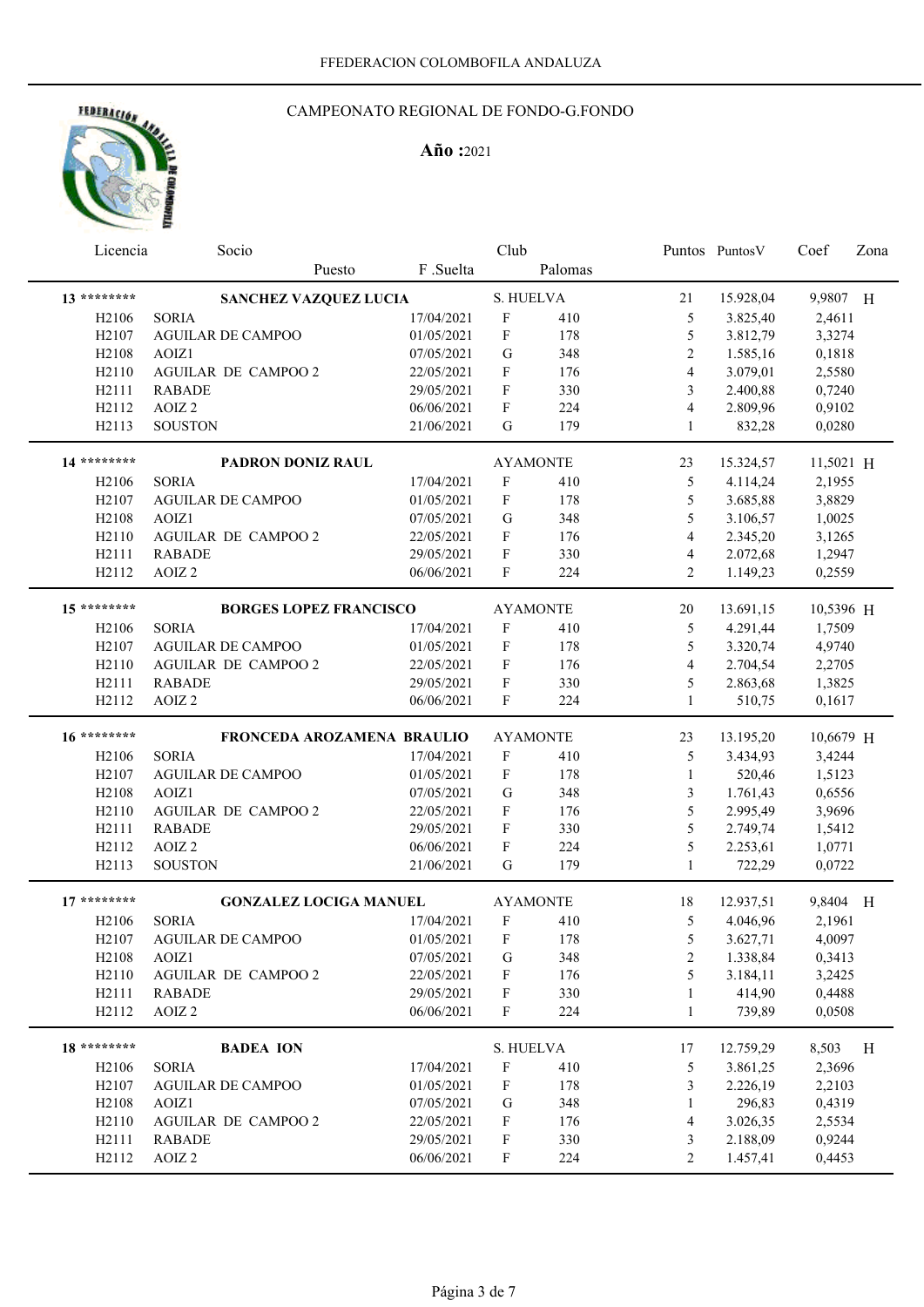# CAMPEONATO REGIONAL DE FONDO-G.FONDO

| <b>COLUMN AND A</b> |   |
|---------------------|---|
|                     |   |
|                     |   |
|                     |   |
|                     | è |
|                     |   |

| Licencia           | Socio                             |            | Club                      |                 |                  | Puntos Puntos V | Coef      | Zona |
|--------------------|-----------------------------------|------------|---------------------------|-----------------|------------------|-----------------|-----------|------|
|                    | Puesto                            | F .Suelta  |                           | Palomas         |                  |                 |           |      |
| 19 ********        | <b>LOPEZ MARTIN MANUELA</b>       |            |                           | <b>AYAMONTE</b> | 18               | 12.733,12       | 8,5107 H  |      |
| H <sub>2106</sub>  | <b>SORIA</b>                      | 17/04/2021 | $\mathbf{F}$              | 410             | 5                | 4.553,33        | 1,1450    |      |
| H <sub>2107</sub>  | <b>AGUILAR DE CAMPOO</b>          | 01/05/2021 | $\boldsymbol{\mathrm{F}}$ | 178             | 3                | 2.032,10        | 2,8960    |      |
| H <sub>2108</sub>  | AOIZ1                             | 07/05/2021 | G                         | 348             | 1                | 580,29          | 0,2691    |      |
| H2110              | <b>AGUILAR DE CAMPOO 2</b>        | 22/05/2021 | $\boldsymbol{\mathrm{F}}$ | 176             | $\mathfrak s$    | 2.997,79        | 3,6633    |      |
| H2111              | <b>RABADE</b>                     | 29/05/2021 | F                         | 330             | 3                | 1.897,81        | 0,5779    |      |
| H2112              | AOIZ <sub>2</sub>                 | 06/06/2021 | F                         | 224             | 2                | 1.252,09        | 0,2285    |      |
| 20 ********        | PEREZ GONZALEZ SERGIO             |            |                           | <b>AYAMONTE</b> | 18               | 11.960,59       | 11,1749 H |      |
| H <sub>2106</sub>  | <b>SORIA</b>                      | 17/04/2021 | $\mathbf{F}$              | 410             | 5                | 3.633,77        | 3,1211    |      |
| H <sub>2107</sub>  | <b>AGUILAR DE CAMPOO</b>          | 01/05/2021 | F                         | 178             | 5                | 3.348,78        | 4,6809    |      |
| H <sub>2</sub> 108 | AOIZ1                             | 07/05/2021 | G                         | 348             | 3                | 1.295,62        | 0,9935    |      |
| H <sub>2110</sub>  | AGUILAR DE CAMPOO 2               | 22/05/2021 | F                         | 176             | 4                | 2.726,85        | 2,3418    |      |
| H2113              | <b>SOUSTON</b>                    | 21/06/2021 | G                         | 179             | $\mathbf{1}$     | 955,57          | 0,0376    |      |
| 21 ********        | <b>LOPEZ SALGUERO MIGUEL</b>      |            |                           | <b>AYAMONTE</b> | 14               | 11.576,60       | 3,4621 H  |      |
| H <sub>2106</sub>  | <b>SORIA</b>                      | 17/04/2021 | F                         | 410             | 5                | 4.600,30        | 0,9586    |      |
| H <sub>2107</sub>  | <b>AGUILAR DE CAMPOO</b>          | 01/05/2021 | F                         | 178             | 3                | 2.490,47        | 1,4705    |      |
| H <sub>2</sub> 108 | AOIZ1                             | 07/05/2021 | G                         | 348             | 3                | 2.120,95        | 0,3968    |      |
| H <sub>2110</sub>  | <b>AGUILAR DE CAMPOO 2</b>        | 22/05/2021 | F                         | 176             | 3                | 2.364,88        | 0,6362    |      |
| 22 ********        | <b>HARRAK AHMED</b>               |            |                           | MANRIQUEÑO      | 14               | 11.137,69       | 3,8465 H  |      |
| H <sub>2107</sub>  | <b>AGUILAR DE CAMPOO</b>          | 01/05/2021 | F                         | 178             | 5                | 4.703,59        | 0,4658    |      |
| H <sub>2108</sub>  | AOIZ1                             | 07/05/2021 | $\mathbf G$               | 348             | 4                | 2.609,97        | 0,7589    |      |
| H <sub>2110</sub>  | AGUILAR DE CAMPOO 2               | 22/05/2021 | $\mathbf{F}$              | 176             | 5                | 3.824,13        | 2,6218    |      |
| 23 ********        | <b>FERNANDEZ FRUCTOS FEDERICO</b> |            | S. HUELVA                 |                 | 12               | 10.504,99       | 1,8587 H  |      |
| H <sub>2106</sub>  | <b>SORIA</b>                      | 17/04/2021 | F                         | 410             | 5                | 4.518,15        | 0,5037    |      |
| H <sub>2</sub> 107 | <b>AGUILAR DE CAMPOO</b>          | 01/05/2021 | F                         | 178             | 5                | 4.670,82        | 0,7604    |      |
| H <sub>2108</sub>  | AOIZ1                             | 07/05/2021 | G                         | 348             | $\mathbf{1}$     | 854,42          | 0,0327    |      |
| H2111              | <b>RABADE</b>                     | 29/05/2021 | F                         | 330             | 1                | 461,60          | 0,5619    |      |
| 24 ********        | DE LA CRUZ BAYO ANTONIO           |            |                           | <b>AYAMONTE</b> | 19               | 10.207,44       | 10,8528 H |      |
| H <sub>2106</sub>  | <b>SORIA</b>                      | 17/04/2021 | $\mathbf{F}$              | 410             | 5                | 3.722,23        | 2,9964    |      |
| H <sub>2107</sub>  | <b>AGUILAR DE CAMPOO</b>          | 01/05/2021 | $\mathbf F$               | 178             | $\overline{c}$   | 1.059,23        | 2,9178    |      |
| H <sub>2</sub> 108 | AOIZ1                             | 07/05/2021 | ${\bf G}$                 | 348             | $\boldsymbol{2}$ | 1.202,98        | 0,5107    |      |
| H <sub>2110</sub>  | AGUILAR DE CAMPOO 2               | 22/05/2021 | F                         | 176             | 5                | 2.570,58        | 4,9999    |      |
| H2111              | <b>RABADE</b>                     | 29/05/2021 | $\boldsymbol{\mathrm{F}}$ | 330             | 3                | 1.484,79        | 1,0834    |      |
| H2112              | AOIZ <sub>2</sub>                 | 06/06/2021 | $\boldsymbol{\mathrm{F}}$ | 224             | $\overline{4}$   | 1.226,86        | 1,2624    |      |
| 25 ********        | <b>GONZALEZ CARNACEA EZEQUIEL</b> |            |                           | <b>AYAMONTE</b> | 14               | 10.117,52       | 7,9962 H  |      |
| H <sub>2106</sub>  | <b>SORIA</b>                      | 17/04/2021 | $\mathbf F$               | 410             | 3                | 2.460,95        | 1,3273    |      |
| H <sub>2107</sub>  | <b>AGUILAR DE CAMPOO</b>          | 01/05/2021 | F                         | 178             | 5                | 3.858,09        | 3,3533    |      |
| H <sub>2110</sub>  | <b>AGUILAR DE CAMPOO 2</b>        | 22/05/2021 | F                         | 176             | 5                | 3.267,69        | 2,9801    |      |
| H2111              | <b>RABADE</b>                     | 29/05/2021 | $\boldsymbol{F}$          | 330             | 1                | 530,79          | 0,3355    |      |
| 26 ********        | <b>CALIN MARIAN</b>               |            |                           | MANRIQUEÑO      | 14               | 10.065,04       | 8,4486 H  |      |
| H <sub>2</sub> 106 | <b>SORIA</b>                      | 17/04/2021 | $\mathbf F$               | 410             | 3                | 2.520,47        | 0,7983    |      |
| H <sub>2107</sub>  | <b>AGUILAR DE CAMPOO</b>          | 01/05/2021 | $\boldsymbol{F}$          | 178             | 4                | 2.604,58        | 3,9906    |      |
| H <sub>2</sub> 108 | AOIZ1                             | 07/05/2021 | G                         | 348             | 3                | 2.387,31        | 0,2928    |      |
| H2110              | AGUILAR DE CAMPOO 2               | 22/05/2021 | $\boldsymbol{F}$          | 176             | 3                | 1.712,24        | 3,3469    |      |
| H2113              | <b>SOUSTON</b>                    | 21/06/2021 | G                         | 179             | $\mathbf{1}$     | 840,44          | 0,0200    |      |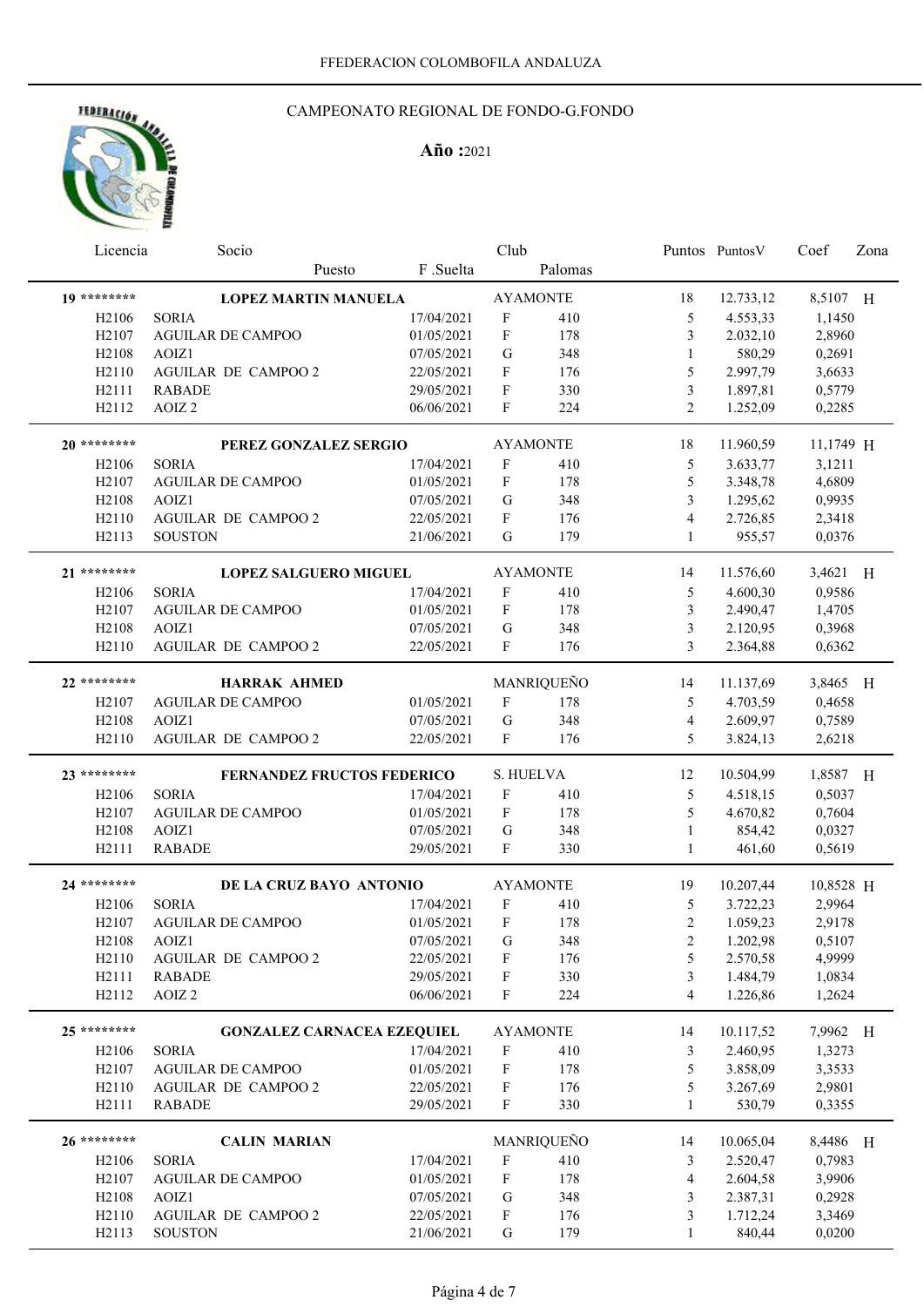# HEBERACION AND

# CAMPEONATO REGIONAL DE FONDO-G.FONDO

| Licencia           | Socio                            |            | Club                      |                 |                  | Puntos Puntos V | Coef      | Zona |
|--------------------|----------------------------------|------------|---------------------------|-----------------|------------------|-----------------|-----------|------|
|                    | Puesto                           | F .Suelta  |                           | Palomas         |                  |                 |           |      |
| $27*******$        | SEDA CASIMIRO FRANCISCO          |            |                           | <b>AYAMONTE</b> | 15               | 10.004,32       | 9,5773 H  |      |
| H <sub>2106</sub>  | <b>SORIA</b>                     | 17/04/2021 | $\boldsymbol{\mathrm{F}}$ | 410             | 5                | 3.668,22        | 3,0629    |      |
| H <sub>2107</sub>  | <b>AGUILAR DE CAMPOO</b>         | 01/05/2021 | F                         | 178             | $\overline{4}$   | 2.896,54        | 3,1130    |      |
| H <sub>2108</sub>  | AOIZ1                            | 07/05/2021 | G                         | 348             | 1                | 848,11          | 0,0357    |      |
| H2110              | <b>AGUILAR DE CAMPOO 2</b>       | 22/05/2021 | F                         | 176             | 3                | 1.713,20        | 2,5522    |      |
| H2111              | <b>RABADE</b>                    | 29/05/2021 | F                         | 330             | $\overline{2}$   | 878,25          | 0,8135    |      |
| 28 ********        | RAFAEL FLORIN CIUREA             |            |                           | MANRIQUEÑO      | 15               | 9.608,81        | 8,7282 H  |      |
| H <sub>2107</sub>  | <b>AGUILAR DE CAMPOO</b>         | 01/05/2021 | F                         | 178             | 5                | 3.553,56        | 4,1808    |      |
| H <sub>2</sub> 108 | AOIZ1                            | 07/05/2021 | ${\bf G}$                 | 348             | $\overline{c}$   | 1.313,20        | 0,3742    |      |
| H2110              | <b>AGUILAR DE CAMPOO 2</b>       | 22/05/2021 | F                         | 176             | $\overline{4}$   | 2.543,00        | 2,9164    |      |
| H2111              | <b>RABADE</b>                    | 29/05/2021 | F                         | 330             | 3                | 1.272,61        | 1,1906    |      |
| H2113              | <b>SOUSTON</b>                   | 21/06/2021 | G                         | 179             | 1                | 926,44          | 0,0662    |      |
| 29 ********        | <b>CONSTANTIN POPOVICI MIHAI</b> |            | S. HUELVA                 |                 | 14               | 9.004,92        | 8,4665 H  |      |
| H <sub>2106</sub>  | <b>SORIA</b>                     | 17/04/2021 | $\boldsymbol{\mathrm{F}}$ | 410             | 5                | 3.701,35        | 2,8136    |      |
| H2107              | <b>AGUILAR DE CAMPOO</b>         | 01/05/2021 | F                         | 178             | $\boldsymbol{2}$ | 1.448,02        | 1,5053    |      |
| H <sub>2108</sub>  | AOIZ1                            | 07/05/2021 | G                         | 348             | $\sqrt{2}$       | 1.028,81        | 0,6579    |      |
| H2110              | <b>AGUILAR DE CAMPOO 2</b>       | 22/05/2021 | $\mathbf{F}$              | 176             | $\overline{2}$   | 1.237,06        | 2,0138    |      |
| H2111              | <b>RABADE</b>                    | 29/05/2021 | F                         | 330             | 3                | 1.589,68        | 1,4759    |      |
| H2112              | AOIZ <sub>2</sub>                | 06/06/2021 | F                         | 224             | 1                | 768,74          | 0,1693    |      |
|                    |                                  |            |                           |                 |                  |                 |           |      |
| $30*******$        | APONTE TORONJO JUAN MANUE        |            |                           | <b>AYAMONTE</b> | 15               | 8.736,88        | 9,643     | H    |
| H <sub>2106</sub>  | <b>SORIA</b>                     | 17/04/2021 | F                         | 410             | 5                | 3.026,34        | 3,7232    |      |
| H <sub>2107</sub>  | <b>AGUILAR DE CAMPOO</b>         | 01/05/2021 | F                         | 178             | 2                | 1.129,90        | 2,5598    |      |
| H <sub>2108</sub>  | AOIZ1                            | 07/05/2021 | G                         | 348             | 3                | 1.848,57        | 0,6735    |      |
| H2110              | <b>AGUILAR DE CAMPOO 2</b>       | 22/05/2021 | F                         | 176             | $\overline{2}$   | 1.075,99        | 1,8183    |      |
| H2111              | <b>RABADE</b>                    | 29/05/2021 | F                         | 330             | 3                | 1.656,08        | 0,8682    |      |
| 31 ********        | <b>GONZALEZ GOMEZ JAVIER</b>     |            |                           | <b>AYAMONTE</b> | 13               | 8.418,38        | 7,5385 H  |      |
| H <sub>2</sub> 106 | <b>SORIA</b>                     | 17/04/2021 | $\boldsymbol{\mathrm{F}}$ | 410             | 5                | 3.885,46        | 2,6583    |      |
| H <sub>2107</sub>  | <b>AGUILAR DE CAMPOO</b>         | 01/05/2021 | F                         | 178             | 2                | 1.192,49        | 2,3148    |      |
| H <sub>2</sub> 108 | AOIZ1                            | 07/05/2021 | G                         | 348             | $\overline{2}$   | 995,34          | 0,6148    |      |
| H2110              | <b>AGUILAR DE CAMPOO 2</b>       | 22/05/2021 | F                         | 176             | $\overline{2}$   | 1.202,08        | 1,4181    |      |
| H2111              | RABADE                           | 29/05/2021 | F                         | 330             | $\overline{2}$   | 1.143,01        | 0,5325    |      |
| H2112              | AOIZ <sub>2</sub>                | 06/06/2021 | $\mathbf F$               | 224             | $\mathbf{1}$     | 295,60          | 0,3165    |      |
| 32 ********        | RODRIGUEZ RODRIGUEZ ANTONIO      |            |                           | <b>AYAMONTE</b> | 13               | 8.290,64        | 8,4369 H  |      |
|                    |                                  | 17/04/2021 | $\boldsymbol{\mathrm{F}}$ |                 |                  |                 |           |      |
| H <sub>2</sub> 106 | <b>SORIA</b>                     |            |                           | 410             | 5                | 3.438,25        | 3,5435    |      |
| H2107              | <b>AGUILAR DE CAMPOO</b>         | 01/05/2021 | $\boldsymbol{\mathrm{F}}$ | 178             | $\sqrt{2}$       | 1.299,63        | 2,0594    |      |
| H2108              | AOIZ1                            | 07/05/2021 | G                         | 348             | 2                | 1.140,00        | 0,4807    |      |
| H2110              | <b>AGUILAR DE CAMPOO 2</b>       | 22/05/2021 | F                         | 176             | 3                | 1.827,16        | 2,0739    |      |
| H2111              | <b>RABADE</b>                    | 29/05/2021 | $\boldsymbol{\mathrm{F}}$ | 330             | $\mathbf{1}$     | 585,60          | 0,2794    |      |
| H2112              | AOIZ <sub>2</sub>                | 06/06/2021 | F                         | 224             | $\mathbf{1}$     | 234,76          | 0,3559    |      |
| 33 ********        | SANTOS VAZQUEZ ALFONSO           |            |                           | <b>AYAMONTE</b> | 14               | 8.059,27        | 10,2575 H |      |
| H <sub>2</sub> 106 | <b>SORIA</b>                     | 17/04/2021 | $\boldsymbol{\mathrm{F}}$ | 410             | 5                | 3.427,67        | 3,3493    |      |
| H <sub>2107</sub>  | <b>AGUILAR DE CAMPOO</b>         | 01/05/2021 | $\boldsymbol{\mathrm{F}}$ | 178             | 3                | 1.896,57        | 3,0526    |      |
| H2108              | AOIZ1                            | 07/05/2021 | G                         | 348             | 1                | 464,90          | 0,3349    |      |
| H2110              | <b>AGUILAR DE CAMPOO 2</b>       | 22/05/2021 | F                         | 176             | $\overline{c}$   | 904,32          | 2,3694    |      |
| H2111              | <b>RABADE</b>                    | 29/05/2021 | $\boldsymbol{\mathrm{F}}$ | 330             | 3                | 1.365,81        | 1,1513    |      |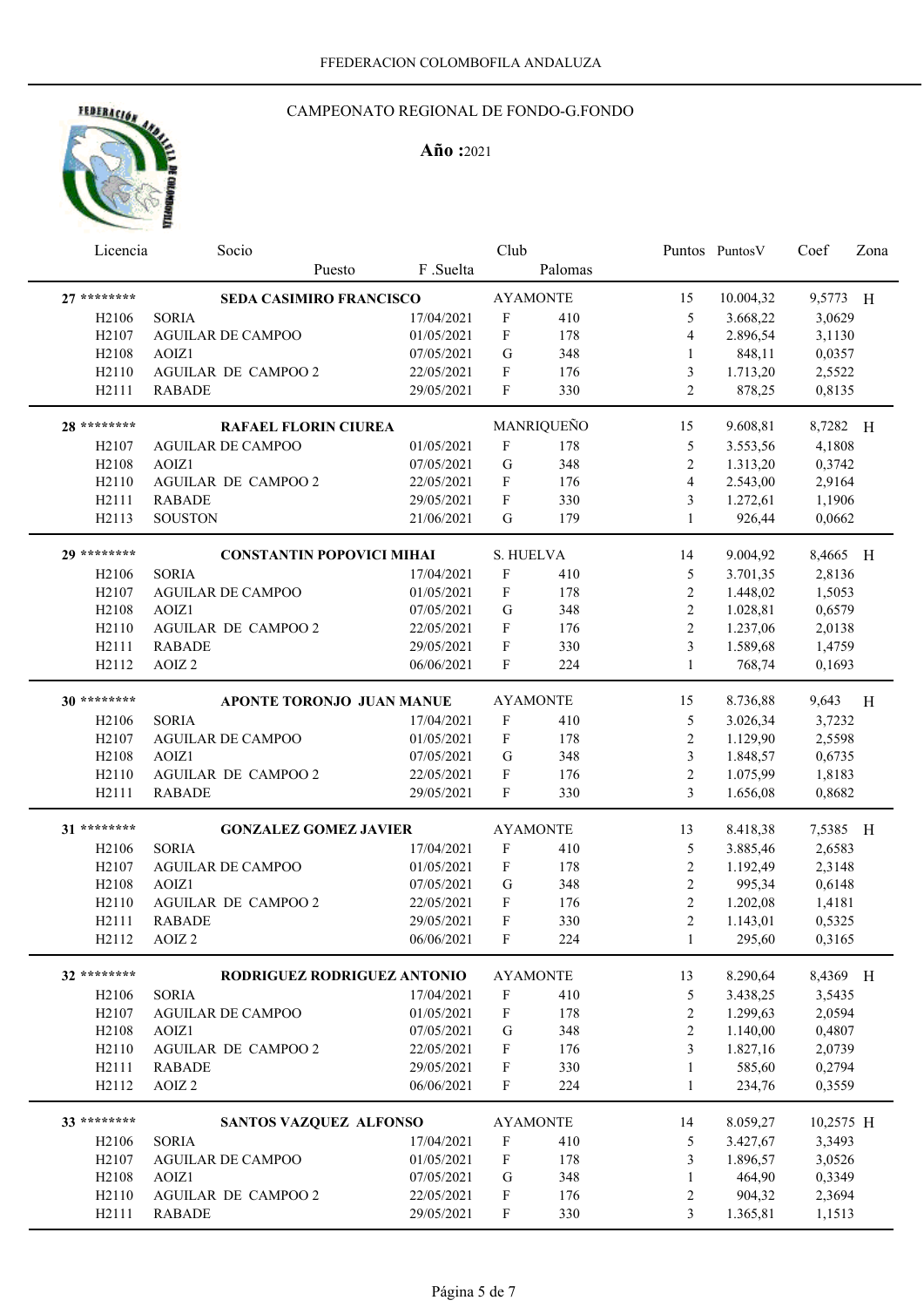# FEDERACIÓN AND

## CAMPEONATO REGIONAL DE FONDO-G.FONDO

| Licencia           | Socio                                   |            | Club                      |            |                | Puntos Puntos V | Coef     | Zona |
|--------------------|-----------------------------------------|------------|---------------------------|------------|----------------|-----------------|----------|------|
|                    | Puesto                                  | F .Suelta  |                           | Palomas    |                |                 |          |      |
| 34 ********        | NARANJO DIAZ ANTONIO JE                 |            |                           | MANRIQUEÑO | 10             | 7.227,81        | 4,7002 H |      |
| H <sub>2106</sub>  | <b>SORIA</b>                            | 17/04/2021 | F                         | 410        | 3              | 1.963,73        | 1,8369   |      |
| H <sub>2107</sub>  | <b>AGUILAR DE CAMPOO</b>                | 01/05/2021 | $\mathbf F$               | 178        | 3              | 2.333,70        | 1,7965   |      |
| H2108              | AOIZ1                                   | 07/05/2021 | G                         | 348        | 1              | 544,29          | 0,3205   |      |
| H <sub>2110</sub>  | <b>AGUILAR DE CAMPOO 2</b>              | 22/05/2021 | F                         | 176        | 1              | 857,79          | 0,2760   |      |
| H2111              | <b>RABADE</b>                           | 29/05/2021 | F                         | 330        | 2              | 1.528,30        | 0,4703   |      |
|                    |                                         |            |                           |            |                |                 |          |      |
| 35 ********        | ******<br><b>FAMILIAS PAVON/BELTRAN</b> |            | <b>AYAMONTE</b>           |            | 12             | 7.178,75        | 7,8085 H |      |
| H <sub>2106</sub>  | <b>SORIA</b>                            | 17/04/2021 | F                         | 410        | 4              | 2.698,12        | 2,5510   |      |
| H <sub>2107</sub>  | <b>AGUILAR DE CAMPOO</b>                | 01/05/2021 | F                         | 178        | $\overline{c}$ | 1.463,14        | 1,4925   |      |
| H <sub>2108</sub>  | AOIZ1                                   | 07/05/2021 | G                         | 348        | 3              | 1.514,32        | 0,8411   |      |
| H <sub>2110</sub>  | AGUILAR DE CAMPOO 2                     | 22/05/2021 | $\mathbf{F}$              | 176        | 3              | 1.503,17        | 2,9239   |      |
|                    |                                         |            |                           |            |                |                 |          |      |
| 36 *********       | <b>ROMERO LEPE JOSE</b>                 |            |                           | MANRIQUEÑO | 9              | 6.882,86        | 5,0734 H |      |
| H <sub>2106</sub>  | <b>SORIA</b>                            | 17/04/2021 | F                         | 410        | 4              | 3.366,80        | 1,0311   |      |
| H <sub>2107</sub>  | <b>AGUILAR DE CAMPOO</b>                | 01/05/2021 | F                         | 178        | 2              | 1.462,84        | 1,5391   |      |
| H <sub>2110</sub>  | AGUILAR DE CAMPOO 2                     | 22/05/2021 | F                         | 176        | 3              | 2.053,22        | 2,5032   |      |
| $37******$         |                                         |            |                           |            |                |                 |          |      |
|                    | MENDES PEDROSA DOS REIS ISABEL          |            | <b>AYAMONTE</b>           |            | 9              | 6.569,51        | 5,0312 H |      |
| H <sub>2106</sub>  | <b>SORIA</b>                            | 17/04/2021 | F                         | 410        | 5              | 3.716,62        | 2,7257   |      |
| H <sub>2107</sub>  | <b>AGUILAR DE CAMPOO</b>                | 01/05/2021 | $\mathbf F$               | 178        | 3              | 2.255,70        | 2,0595   |      |
| H2111              | <b>RABADE</b>                           | 29/05/2021 | F                         | 330        | $\mathbf{1}$   | 597,19          | 0,2460   |      |
| 38 *********       | ******<br><b>FAMILIA DE LA CERDA</b>    |            | <b>AYAMONTE</b>           |            | 9              | 6.328,85        | 6,4512 H |      |
| H <sub>2</sub> 106 | <b>SORIA</b>                            | 17/04/2021 | F                         | 410        | 5              | 3.577,24        | 3,0335   |      |
| H <sub>2</sub> 107 | <b>AGUILAR DE CAMPOO</b>                | 01/05/2021 | $\mathbf{F}$              | 178        | $\overline{4}$ | 2.751,61        | 3,4177   |      |
|                    |                                         |            |                           |            |                |                 |          |      |
| 39 ********        | PELAEZ CASTILLA JUAN ANTON              |            |                           | MANRIQUEÑO | 9              | 6.116,85        | 4,6002 H |      |
| H <sub>2108</sub>  | AOIZ1                                   | 07/05/2021 | G                         | 348        | 4              | 2.578,68        | 0,7943   |      |
| H <sub>2110</sub>  | <b>AGUILAR DE CAMPOO 2</b>              | 22/05/2021 | $\mathbf F$               | 176        | 5              | 3.538,17        | 3,8059   |      |
| 40 *********       |                                         |            |                           |            |                |                 |          |      |
|                    | <b>ESPOLIN SALIDO JUAN CARLO</b>        |            | <b>AYAMONTE</b>           |            | 8              | 5.330,24        | 4,5909 H |      |
| H <sub>2106</sub>  | <b>SORIA</b>                            | 17/04/2021 | F                         | 410        | 3              | 2.254,10        | 1,7555   |      |
| H <sub>2107</sub>  | <b>AGUILAR DE CAMPOO</b>                | 01/05/2021 | F                         | 178        | 1              | 566,20          | 1,2726   |      |
| H <sub>2108</sub>  | AOIZ1                                   | 07/05/2021 | G                         | 348        | 1              | 752,27          | 0,0899   |      |
| H2110              | AGUILAR DE CAMPOO 2                     | 22/05/2021 | ${\bf F}$                 | 176        | $\perp$        | 481,93          | 1,0923   |      |
| H2111              | <b>RABADE</b>                           | 29/05/2021 | F                         | 330        | 2              | 1.275,74        | 0,3806   |      |
| 41 ********        | VAZQUEZ FLORIDO JUAN MANUE              |            | S. HUELVA                 |            | 9              | 4.402,17        | 7,9495 H |      |
| H <sub>2106</sub>  | <b>SORIA</b>                            | 17/04/2021 | $\boldsymbol{\mathrm{F}}$ | 410        | 4              | 1.983,25        | 3,9378   |      |
| H <sub>2110</sub>  | AGUILAR DE CAMPOO 2                     | 22/05/2021 | $\boldsymbol{\mathrm{F}}$ | 176        | 3              | 1.662,39        | 3,5415   |      |
| H2112              | $\operatorname{AOIZ}$ 2                 | 06/06/2021 | F                         | 224        | 1              | 380,16          | 0,3786   |      |
| H2113              | <b>SOUSTON</b>                          | 21/06/2021 | ${\bf G}$                 | 179        | $\mathbf{1}$   | 376,37          | 0,0916   |      |
|                    |                                         |            |                           |            |                |                 |          |      |
| 42 ********        | <b>GONZALEZ VAZQUEZ CRISTOBAL</b>       |            | <b>AYAMONTE</b>           |            | 6              | 3.577,99        | 2,6733 H |      |
| H <sub>2106</sub>  | <b>SORIA</b>                            | 17/04/2021 | $\boldsymbol{\mathrm{F}}$ | 410        | 2              | 1.314,66        | 1,5745   |      |
| H2111              | <b>RABADE</b>                           | 29/05/2021 | ${\bf F}$                 | 330        | $\overline{4}$ | 2.263,33        | 1,0988   |      |
|                    |                                         |            |                           |            |                |                 |          |      |
| 43 ********        | <b>CONSTANTIN ANDREI</b>                |            |                           | MANRIQUEÑO | 5              | 2.775,10        | 1,7896 H |      |
| H <sub>2108</sub>  | AOIZ1                                   | 07/05/2021 | ${\bf G}$                 | 348        | 3              | 1.522,09        | 1,0686   |      |
| H2111              | <b>RABADE</b>                           | 29/05/2021 | $\mathbf F$               | 330        | $\sqrt{2}$     | 1.253,01        | 0,7210   |      |